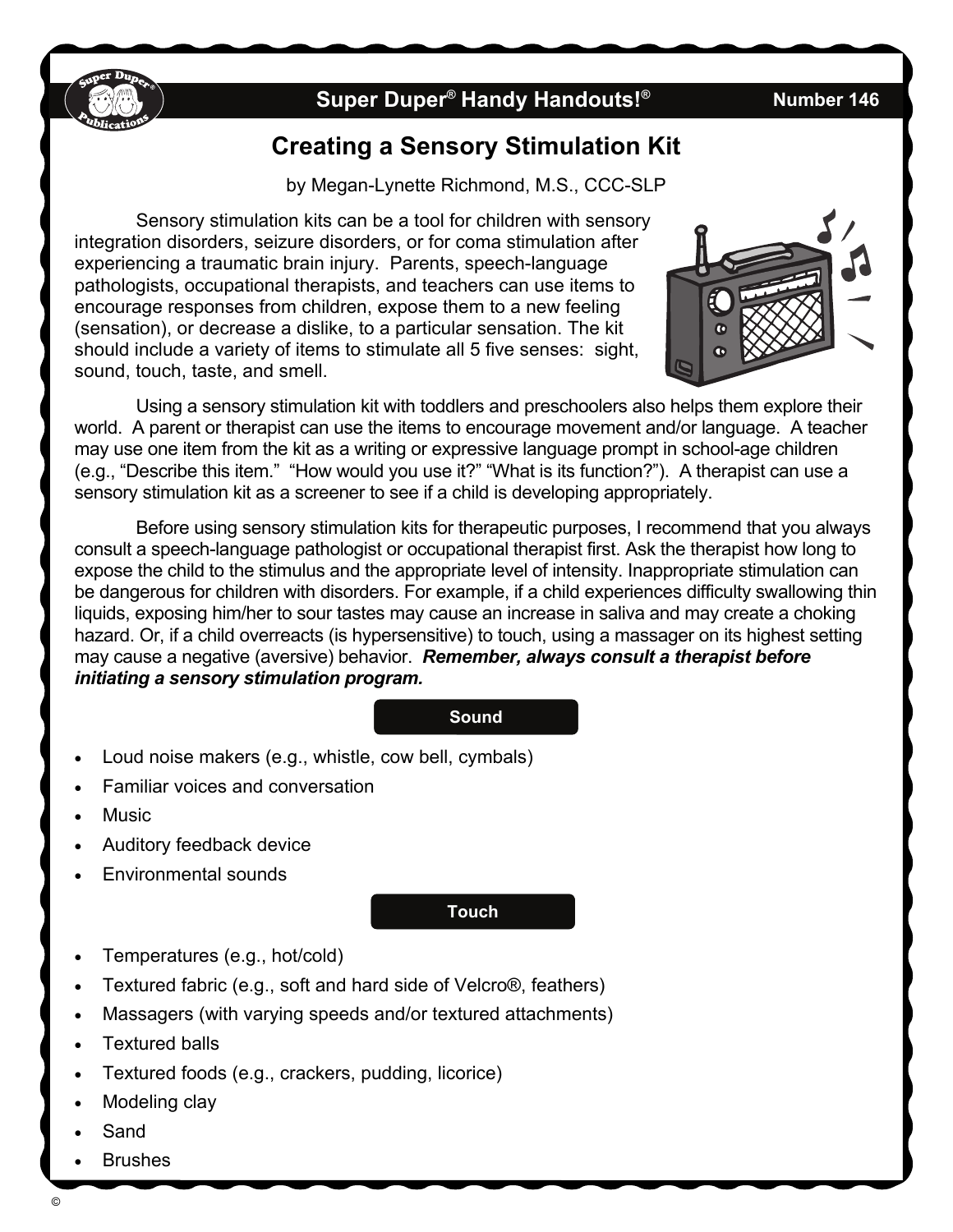#### **Vision**

- Black and white / color photographs (actions, family, friends, and pets)
- Pictures of different shapes and colors
- Moving objects

#### **Smell**

Present smells while child's mouth is closed.

- Familiar scents (e.g., mother's perfume, shower gels, air fresheners)
- Contrasting scents (sweet vs. pungent)
- Odors of foods (e.g., citrus, coffee, onion, garlic)
- Oils (e.g., peppermint, lavender, eucalyptus, citrus)

### **Taste**

Present new tastes on a swab, small sponge, or Toothette®.

- Pure lemon juice
- Sugar
- Salt / Soy sauce
- **Suckers**
- Vinegar
- Tongue depressors
- Spicy foods



### **Tips for Sensory Stimulation Kit Use**

- Do not allow a child to concentrate on or become distracted by a stimulus for too long.
- Try to assign meaning and function when using the stimulus items. Tell the child why you are using it or playing with it. (e.g., "We are going to see if you like the taste of new things today." "Let's see if we like how this sounds.")
- Use the stimulus items to encourage fine or gross motor movements and/or communication.
- Present noises intermittently. Noises should *not* be continuous. (The brain will drown out continuous sounds.)
- Expose children to text labels on pictures to encourage language skills.